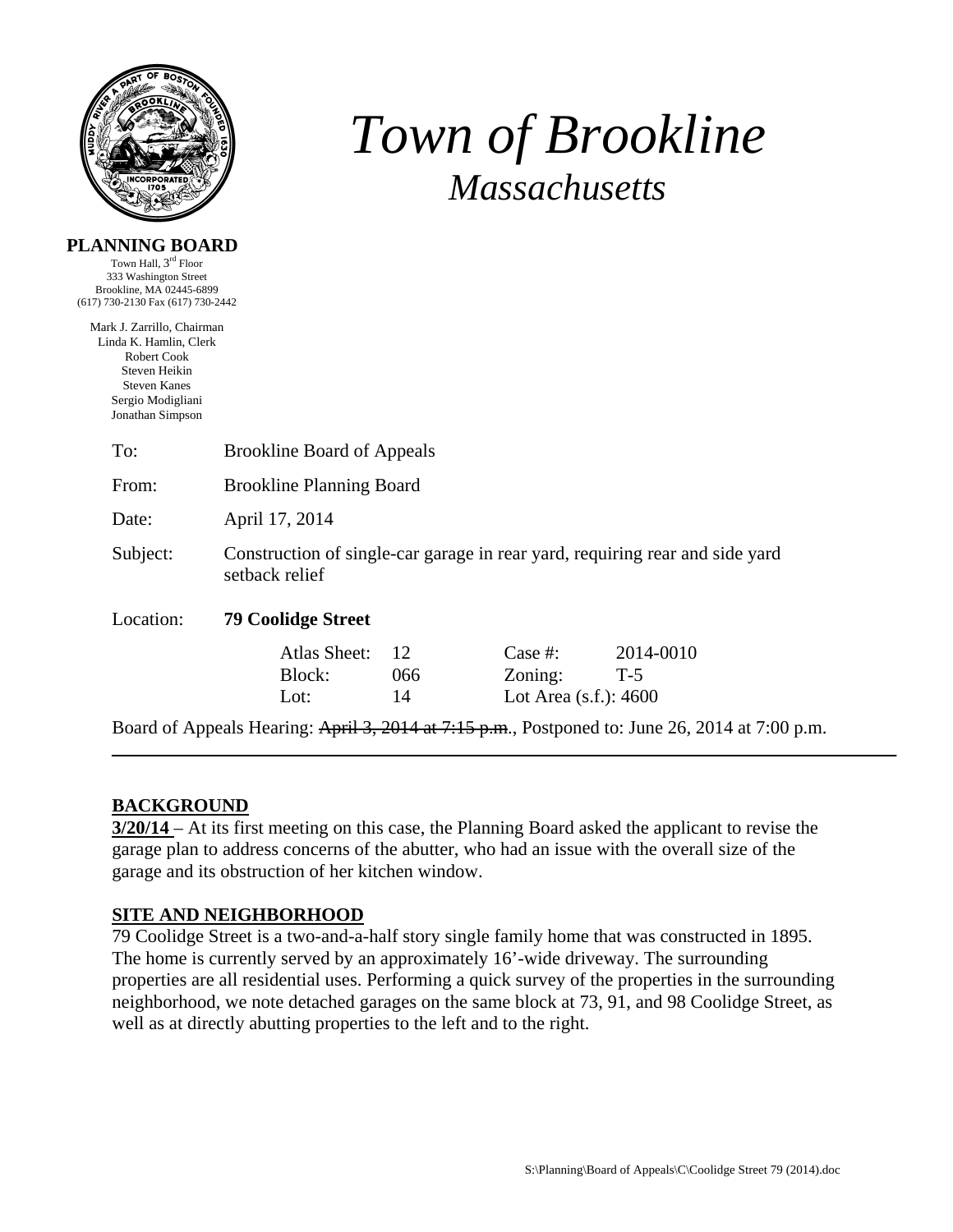### **APPLICANT'S PROPOSAL**

The applicant, Brenda Hunsinger, is proposing to construct a one-car, detached garage that measures 11'-3" by 27'-7-1/2" and 15' high in the farthermost corner of the rear yard and at the end of the existing driveway.

The overall design of the garage and the proposed materials complement the architectural details of the single-family home. The garage structure will be clad with painted clapboards and asphaltshingle roofing, with an aluminum-clad gable window on the front façade. The overhead garage door is 8' x 8' with transom windows. The hip roof, gable window, and the double-hung windows (on the side façade) of the garage complement the roof-style, gables, and double-hung windows featured on the house.

The existing driveway will be repaved, and a portion of the existing driveway will be demolished to accommodate the new garage. A cobblestone border will be installed between the house and the garage and extend 3 feet in front of the garage. The existing stairs on the right side of the home will be removed, and a 2.5' tall gate will be installed between house and garage, to provide access to the rear yard.

#### **REVISED PLAN**

The revised plan addresses the concern of the neighbors to the right of 79 Coolidge that the size of the proposed garage, which included a rear storage room, was too large and blocked their kitchen window. The storage room has been eliminated and the overall size of the garage made smaller. The garage now sits further from the street, no longer blocks the neighbor's kitchen window, has been narrowed and pulled away from the rear and side setbacks to allow better access during construction and less impact to the neighbors. The height has also been shortened but the look of the original design has been kept.

#### **FINDINGS**

**Section 6.04.12 –** Design of All Off-Street Parking Facilities **Section 5.43 –** Exceptions to Yard and Setback Requirements **Section 5.72 –** Accessory Structures in Rear Yards

| <b>Dimensional Requirements</b> | <b>Required</b> | <b>Existing</b> | <b>Proposed</b> | <b>REVISED</b> | <b>Relief</b>    |
|---------------------------------|-----------------|-----------------|-----------------|----------------|------------------|
| <b>Garage Side Yard Setback</b> |                 | $16-2'$         |                 | 7.6            | Special Permit** |
| <b>Garage Rear Yard Setback</b> | 30'             | $20 - 4'$       |                 | $2.6^{\circ}$  | Special Permit** |

\* Because the space between the accessory building (the garage) and the principal building is less than 6 feet, the yard setbacks of a principal building are required.

\*\* Under *Section 5.43*, the Board of Appeals may waive yard and setback requirements if a counterbalancing amenity is provided. No counterbalancing amenity has been proposed by the Applicant.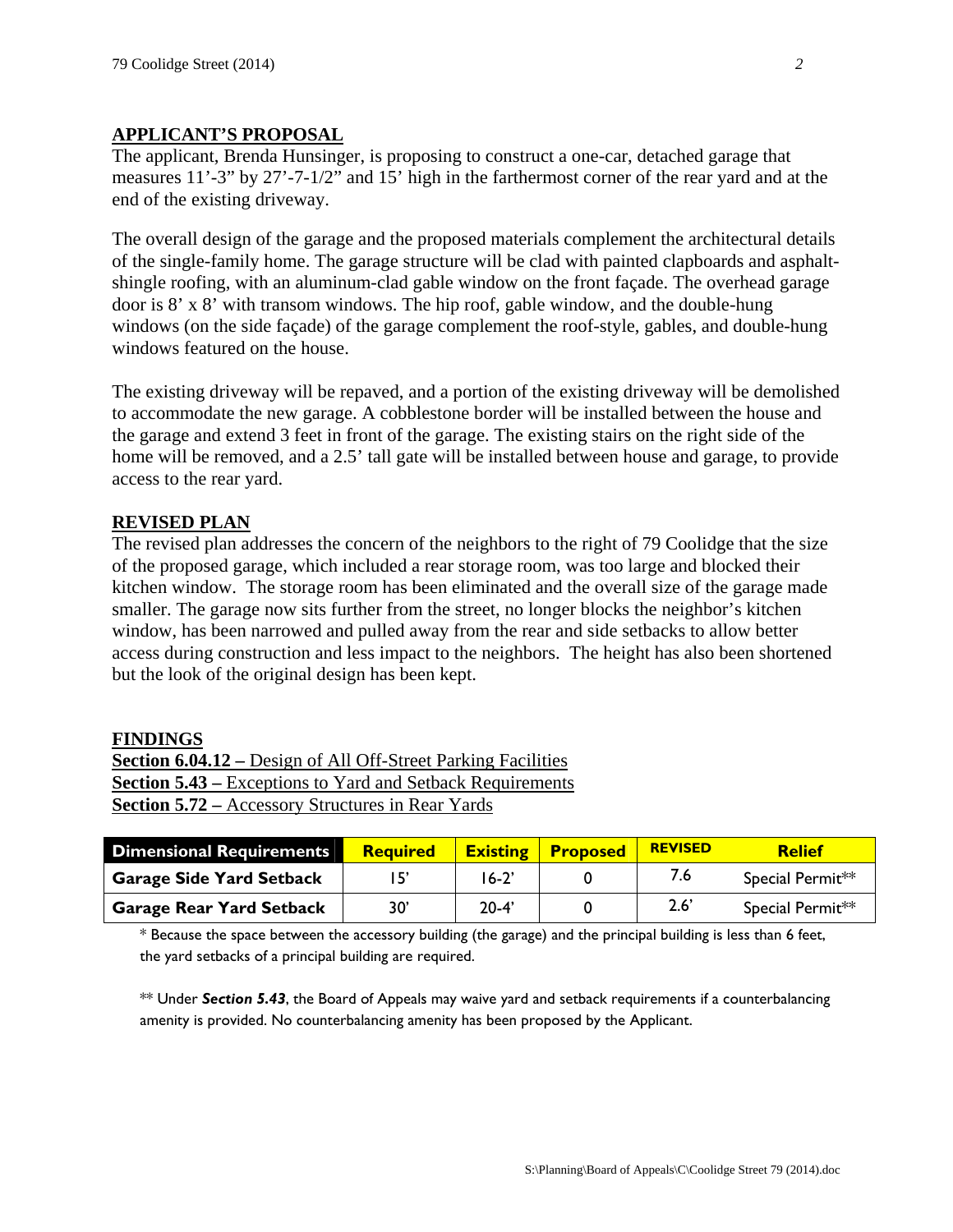## **PLANNING BOARD COMMENTS**

The Planning Board is supportive of this proposal and is pleased that the applicant modified the garage plan to meet most of the concerns of the neighbor. The one-car structured garage is designed to complement the architectural details of the single-family home. The Board recommends that the applicant submit a landscaping plan to show new plantings as a counterbalancing amenity, and also what portion of the rear will be paved or planted with grass. The Planning Board suggested, and the applicant agreed, to eliminate the dormer at the front of the garage roof to reduce the overall bulk of the building. Lastly, the Planning Board felt that the pitched roof would be more attractive than a flat roof, and because it would slope away from the abutters, would not significantly block their light.

### **Therefore, the Planning Board recommends approval of the plans by Dartagnan Brown dated 8/6/2013, and the site plan by George C. Collins, dated 3/26/2014, subject to the following conditions:**

- 1. Prior to the issuance of a building permit, the applicant shall submit final plans and elevations subject to the review and approval of the Assistant Director of Regulatory Planning.
- 2. Prior to the issuance of a building permit, the applicant shall submit a final landscape plan indicating all counterbalancing amenities subject to the review and approval of the Assistant Director of Regulatory Planning.
- 3. Prior to the issuance of a building permit, the applicant shall submit to the Building Commissioner for review and approval for conformance to the Board of Appeals decision: 1) a final site plan stamped and signed by a registered engineer or land surveyor; 2) final garage elevations stamped and signed by a registered architect; and 3) evidence that the Board of Appeals decision has been recorded at the Registry of Deeds.

*Mm/Pss*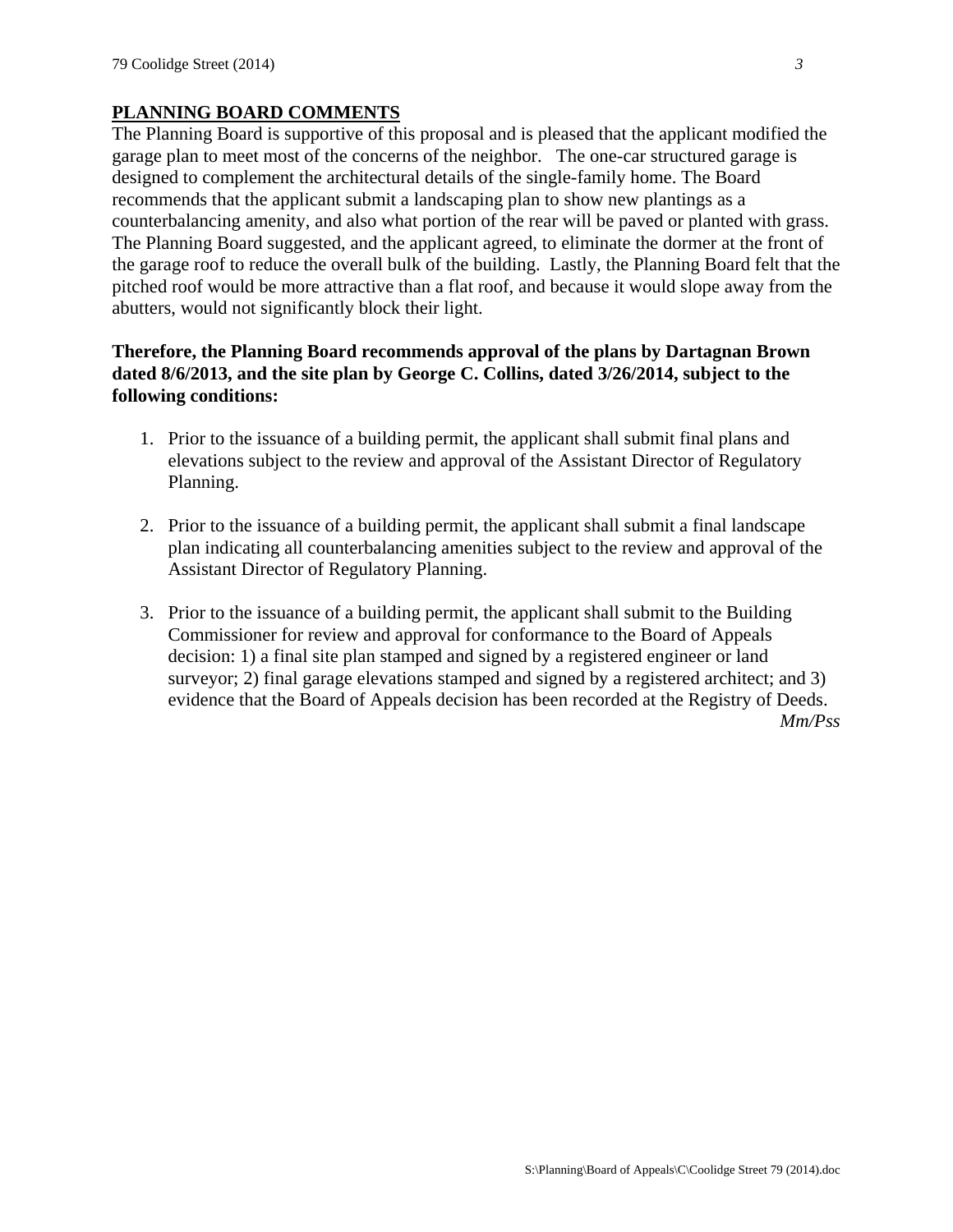

**79 Coolidge Street (March 12, 2014):** Existing driveway and recent exterior renovations.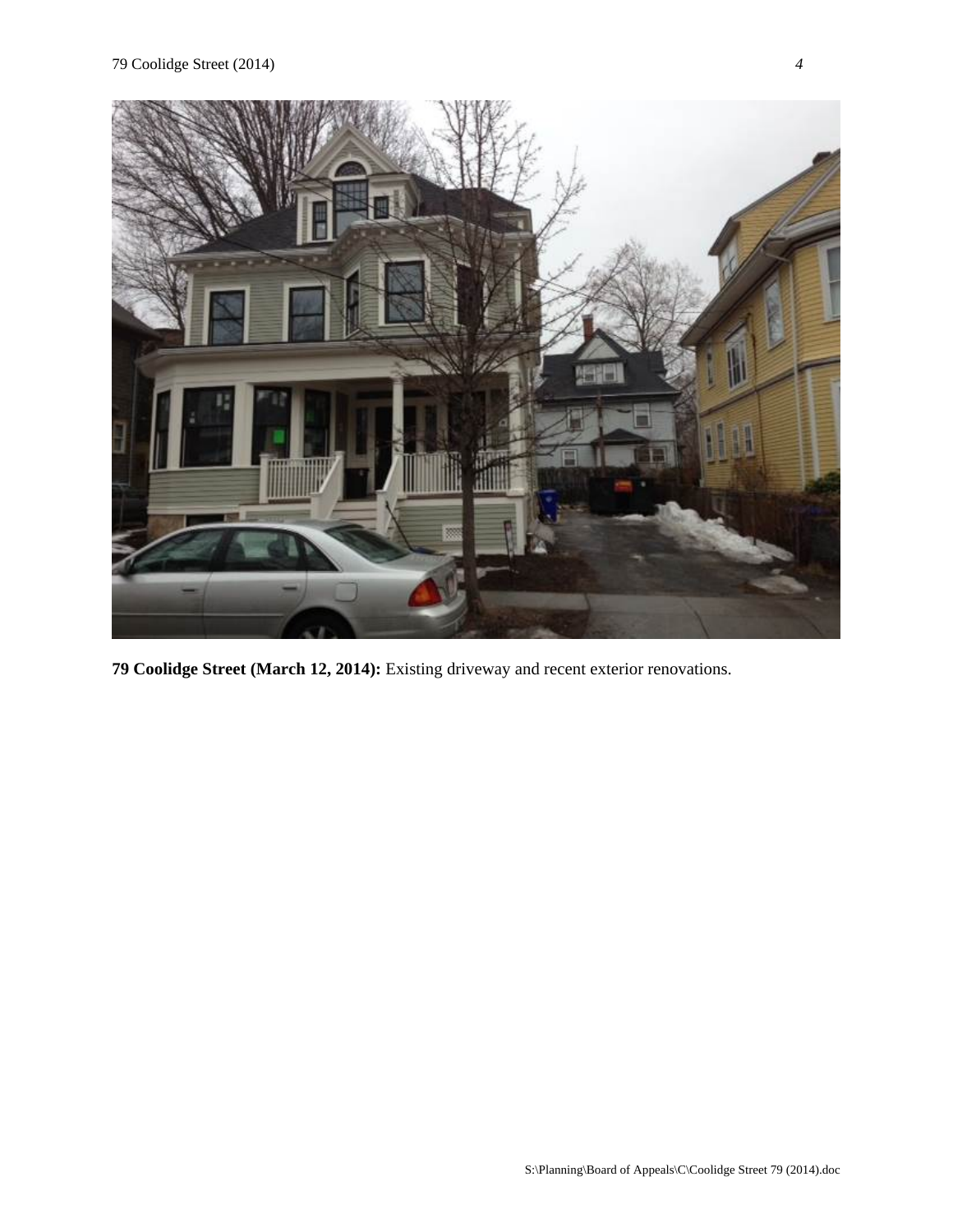

**79 Coolidge:** Rear and side abutters closest to proposed garage.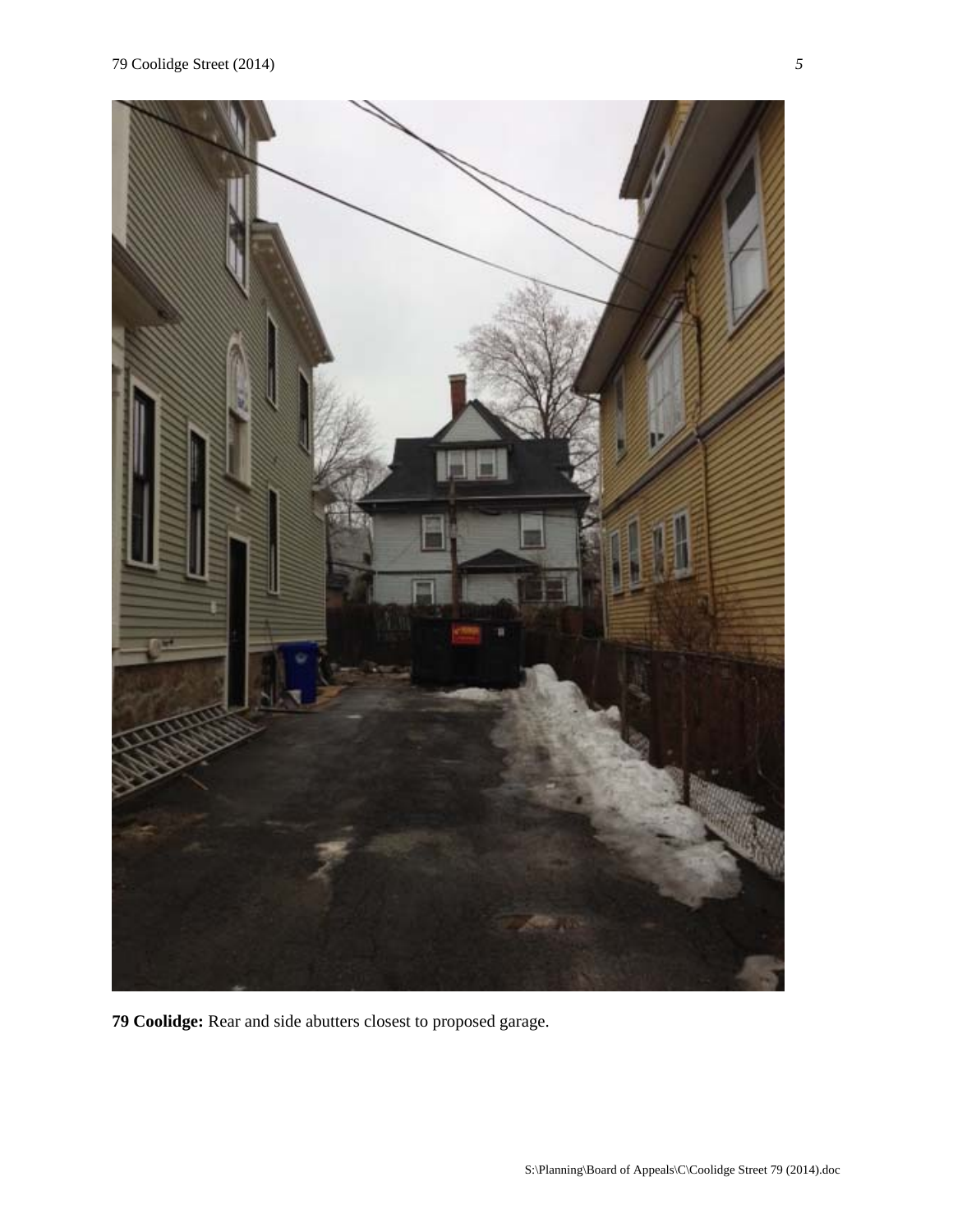

Side abutter and detached garage to the left of the 79 Coolidge.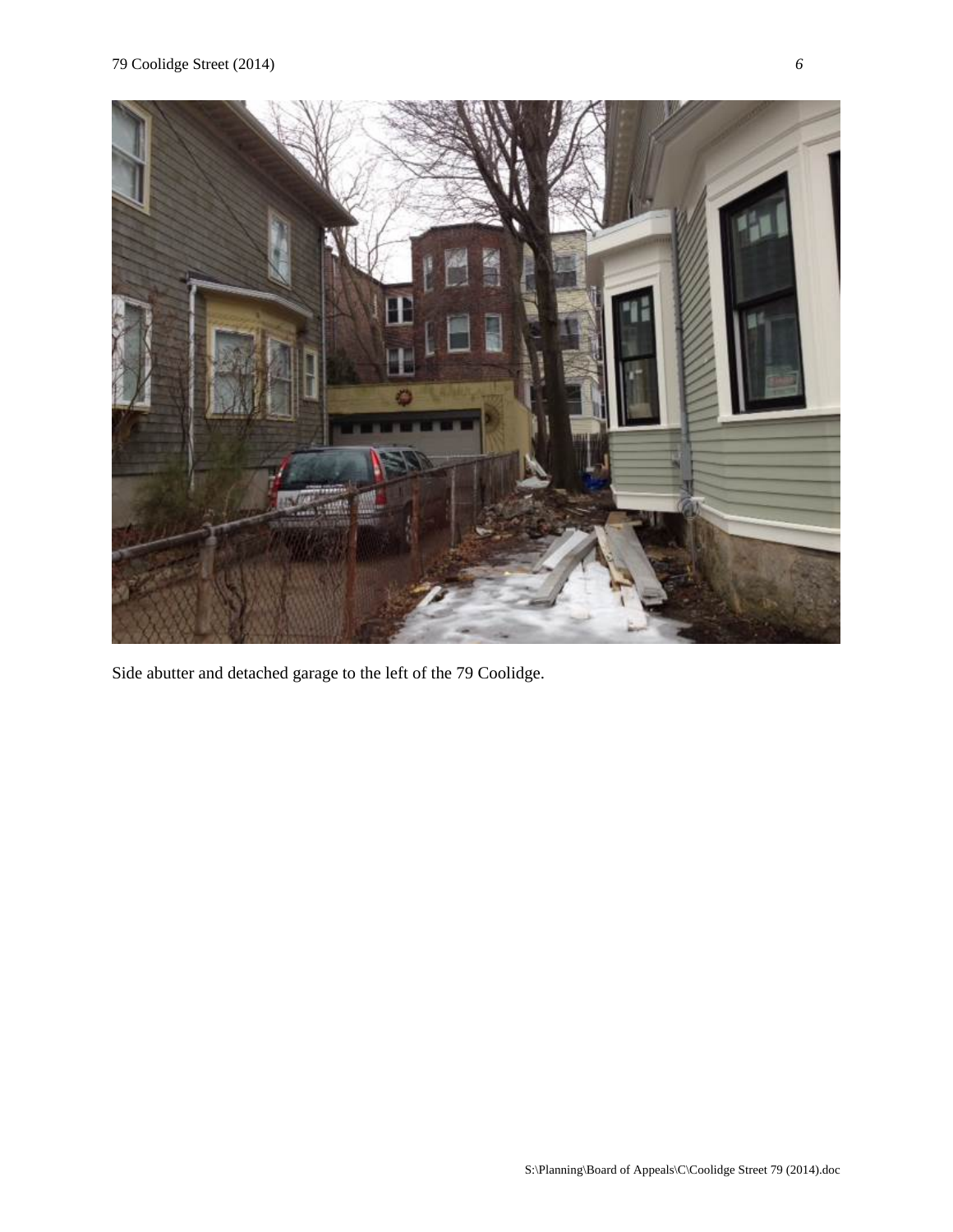

Rear yard. View of location of proposed garage and right side abutter.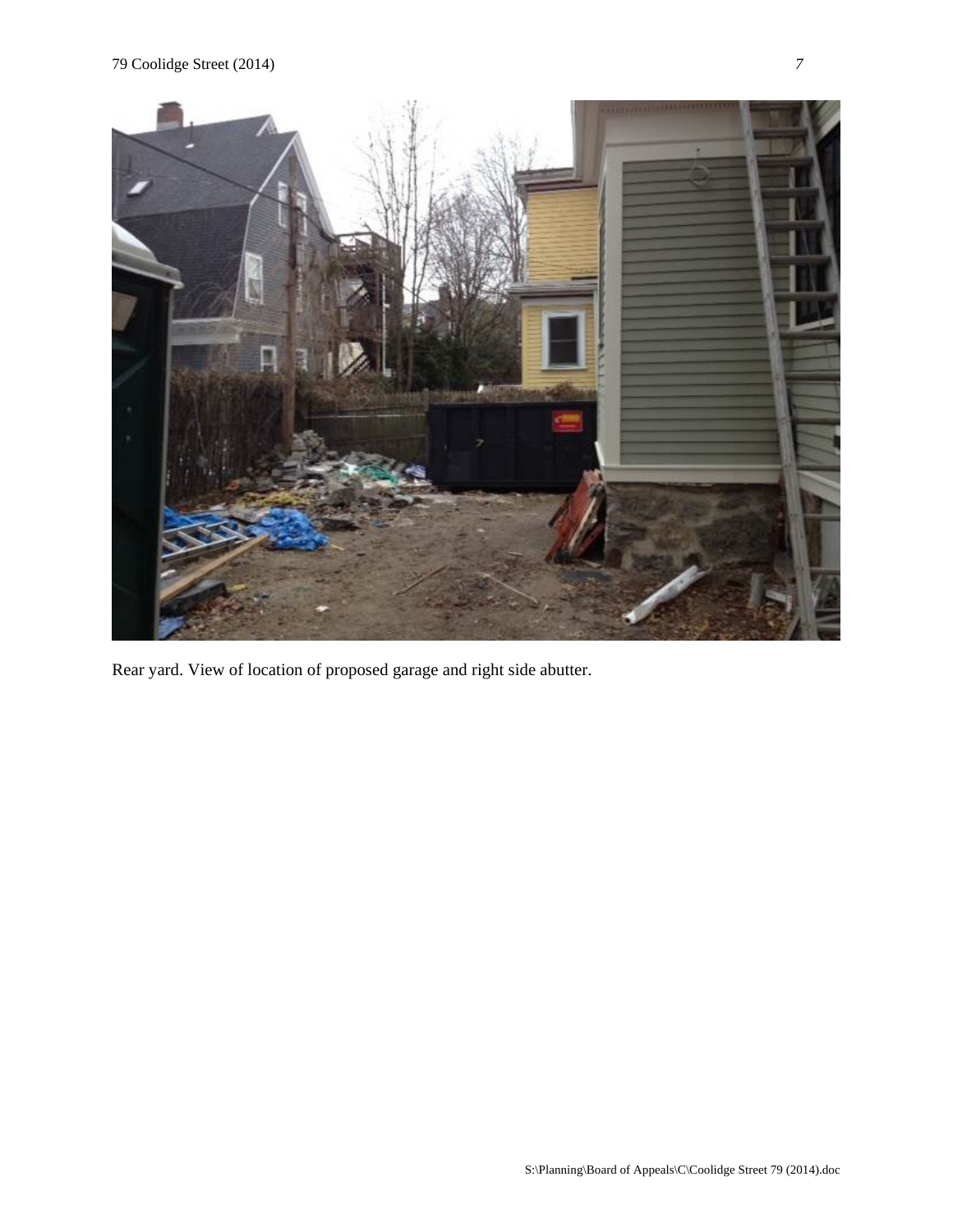

Rear yard. Another view of location of proposed garage and right side abutter.